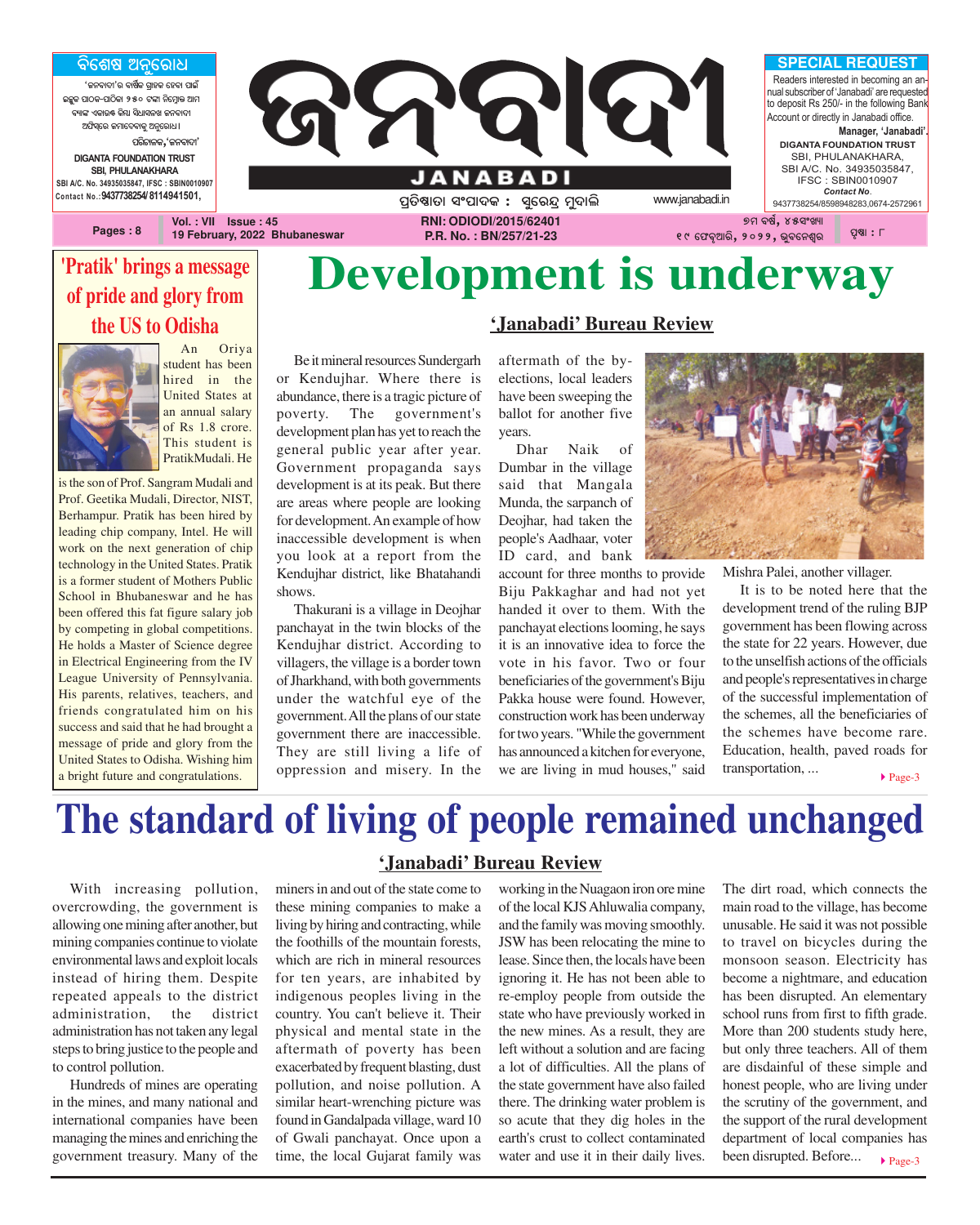### *Editorial* **How far is the development of Odisha ?**

Odisha has 10% of the total national wealth. There isa 4 km long coastline. Of the 5 biodiversities in the world, only 3 are in Odisha. Odisha accounts for 33% of the country's total mineral resources. But Odisha still does not get out of poverty. Some are homeless and some are living under government-sponsored poles. As the number of slums increases, so does the number of people going abroad to work. Some are dying from medical negligence, while others are starving to death. Twenty-two years have passed since the Biju Janata Party (BJP) came to power, promising equitable or comprehensive development. During his 22-year rule, Chief Minister Naveen Patnaik has promised that Odisha will be prosperous and developed. During the long 45-year rule of the Congress and the 14-year rule of Janaki Ballabh Patnaik, the people of Odisha heard of the Green Revolution, the Industrial Revolution, and the White Revolution. A few days later, during Biju Patnaik's tenure as chief minister, the Industrial Revolution was heard again. But Odisha today sees one agricultural industry after another locked up. The OTM of Chaudhwar has not been operational, nor has the rice mill or multiple sugar mills been operational. The agricultural industries that were established in the 90s have become the only thing in history today. When Naveen babu came to power, he was increasingly outraged by the corruption and misery of Odisha during the Congress rule. The government has promised to develop the overall development of Odisha. Odisha's mineral resources, water resources, and forest resources will be used to make Odisha strong and prosperous. But even after 22 years in power, 85% of the people today rely on rice cost Re.1 to maintain their food security. With the increase in purchasing power, the dream of a larger industry is emerging. And the agricultural industry is closing down one by one. Employment opportunities will be created only by the establishment of agricultural industries. Only the agricultural sector can help solve the problem of unemployment. But Naveen Babu-led government has not been able to make a firm decision on the establishment of the industry. Only privatization is a dream of prosperity. The development that Naveen Babu promised when he came to power has not materialized. The number of unemployed youths is increasing. The number of people going abroad to work every month is growing. Young people in particular are being forced to work in the state without employment opportunities. The government has not been able to take strong steps to curb the deteriorating law and order situation in the state. As a result, crime against women and children is on the rise. The government has not been able to take steps to develop the Scheduled Castes, Scheduled Tribes, and Backward Classes, which are lagging in the social and economic spheres. Although this category of people is perceived to be a weak group, the government plans to strengthen or strengthen this category of people cannot be implemented. Development is only on promises and statistics. Chief Minister Naveen Patnaik's popularity remains unchanged. This cannot be denied. The review shows that the state's collective development cannot be guaranteed if it only keeps its image clear. The BJP government was expected to ensure collective or overall development after the long-running collapse of the Congress government. The basic needs of the citizens will be met. False cases have been filed and people are being sent to jail. The promise of development is just a dream. Today, it is important that Chief Minister Naveen Patnaik, in keeping with his promise, implement the plan to ensure overall development. Otherwise, Congress will question the difference between the BJP regime and the current government and will be forced to change the people, because that is the right of the people in a democracy.

## **Democracy in the poisonous belt**

India, the world's largest democracy, has been a beacon of truth and non-violence for thousands of years. Voting is taking place for the mass celebration of democracy. People elect representatives from the panchayat to the parliament. Elections are being held because of the lack of impartiality and honesty in elections. When the basil seed is sown, the basil tree grows out of it. But when the poison is sowedin the seed where will the basil come from? The "Mines and Ends" judgment that the great father of the nation, Mahatma Gandhi, has set out in this regard is a warning to our democratic system that the tool will be as possible.

From the panchayat to the parliament, the system is being warned.

From the panchayat to the parliament, the system was once considered by the delegates to be the best way to serve the country. They made vows of service, sacrifice, and dedication to life. They did not have to rely on money, arms, alcohol, meat, or false promises to win the election. There was no difference in the behavior of such representatives. Even before independence, many kings, zamindars, nobles, and Englishmen tried to gain power. At the time, however, voters were more likely to vote in favor of the ballot box. In the run-up to the provincial council meeting that year, Das wrote, "How much money did the wealthy candidates spend, how many people did they get bribes, how many people took legal evidence, and how many others were threatened, and shocked." Now all is well. This is where the product runs out of protection. There is no doubt that the poor Lingaraj and Godavarish today have removed the hugely wealthy and powerful Emma monastery, Parikud. Wealth is not the only force; Power is not the only weapon; Intelligence, knowledge, character, public service on all these; People don't understand the significance of today. "

But now everything has turned

upside down. In Odisha, three-tier panchayat elections are now underway. There are going to be municipal elections ahead. Then there will be the co-operative elections and general elections for the Assembly and Lok Sabha by 2024. The State Election Commission has set a maximum spending limit of Rs 5 lakh for district council candidates, while the election expenditure for panchayat committee members and sarpanches can be as high as Rs 2 lakh. However, many candidates and leaders have acknowledged that the district council candidate is spending more than Rs 5 lakh and that the sarpanch candidate is spending more than Rs 2 lakh. A Zilla Parishad member will not receive a government allowance of Rs 3 lakh during his five-year tenure. Similarly, a sarpanch or a member of a committee will receive a government allowance of less than Rs 1.5 lakh over a fiveyear term; But why are they spending so much and where does this money come from and where do they get it from? Similarly, given the problem of coronary heart disease, they should take a limited number of people, from candidacy to publicity. But all these cuts are being violated by a large number of candidates literally. As a result, those who represent the Panchayati Raj by illegally casting their votes must run ' Panchayati Raj'.

▶ Page-3 At present, the maximum expenditure on Lok Sabha candidates is Rs 95 lakh in the big states and Rs 75 lakh in the small states. According to the Election Commission and the government, in the big states, the election expenses of assembly candidates will be limited to Rs 40 lakh, while in the smaller states it will be around Rs 28 lakh. In 2014, the number of voters in the country was 83 crores and 40 lakhs million, but now it has crossed 93 crores and 60m lakhs. Assembly elections are now being held in Uttar Pradesh, Uttarakhand, Punjab, Goa, and Manipur based on increased election spending limits. So many candidates will have to spend a lot...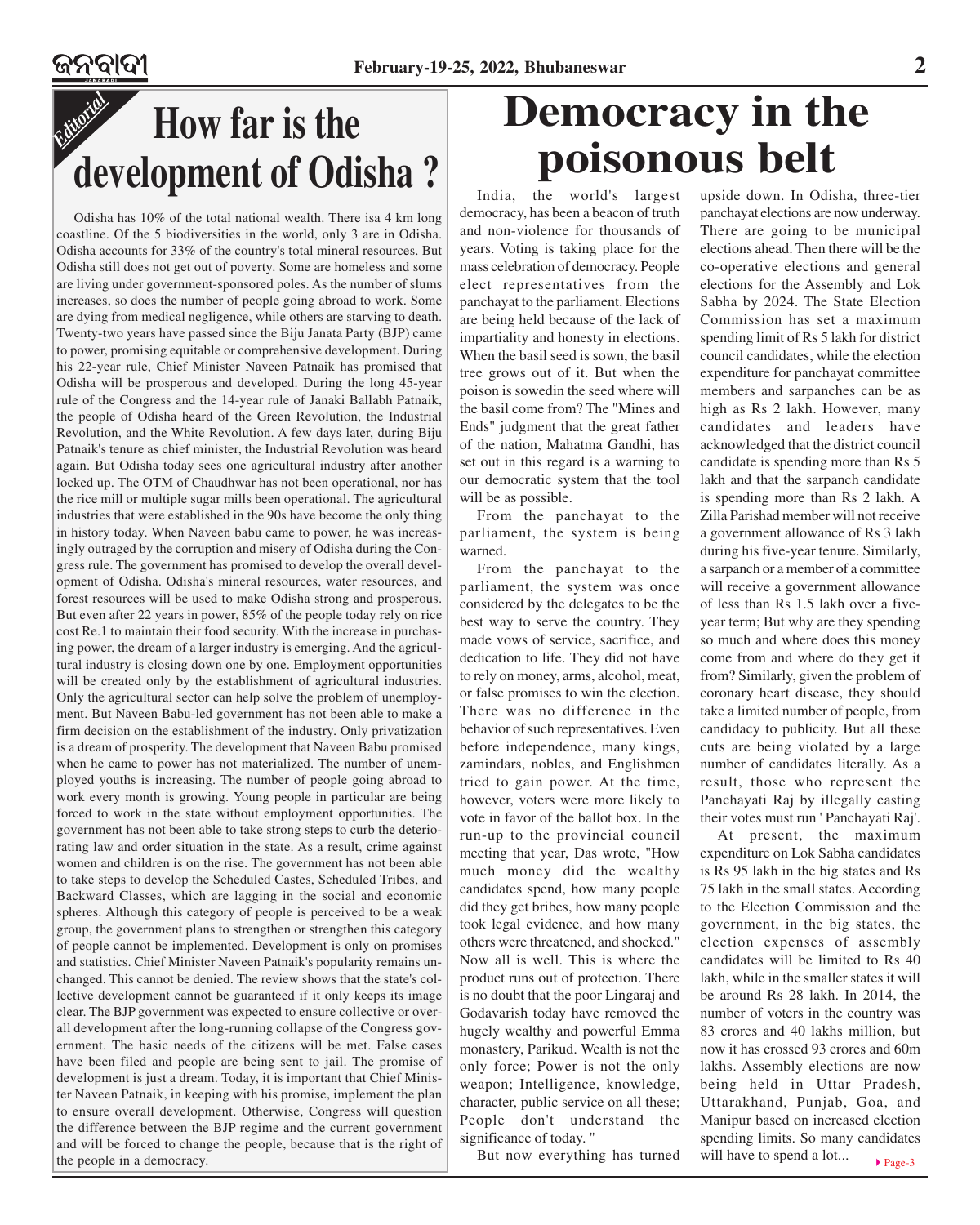### ଜନବାଦୀ **February-19-25, 2022, Bhubaneswar 3 Waiting for 20 years for house** Where will the

Kandel (Bureau): Jalandhar Gauda lives in Kandel village in Kesinga block. She is about 53 years old. Asked by age, Jalandhar said he did not know exactly. He stays with his wife.

There is no ear in the hand. There is no roof over his head. As a result, the couple took refuge on the porch of the village welfare

mandapa. For the past two decades, the panchayat authorities have been repeatedly appealing to the authorities for shelter. But nothing worked. He has already passed three elections, demanding a landslide. Jalandhar and his wife are involved in the election process. How many leaders ministers, panchayat representatives have come and gone. To this day, however, no one has come to the rescue of the

poor couple from poverty. After much pleading, he received a ration card from the government. That's the decent thing to do, and it should end there. Earlier, the couple lived on a government plot of land. They have now taken refuge on the verandah of the village welfare mandapa after the house was demolished and mixed with dust. Jalandhar said the government was giving land and house

> assistance to so many people that he would benefit if he got some help from it. However, there have been allegations at various times in the Kesinga area that government lands have been forcibly occupied by large influential people. Complaints are also being made. "We have heard from you about the couple's

plight," Kesinga said in a video interview with Prafulla Odu. They have to apply to the tehsildar to get a piece of land. "Once the land is found, he will be included in the plan and will be given a piece of government housing," he said.

# **Shop keepers of Kendrapara go ?**

Kendrapara (Bureau): Shopkeepers on the bypass road in the Kendrapara metropolitan area were evacuated and cleared roads. The Bypass Road Upbringing Chamber of Commerce has strongly condemned the bypass road, which has been reluctant to do so for a long time. These traders have been earning for their families from the shop but now they have been unemployed and living in poverty. Hundreds of shopkeepers marched down to vending zone asking for a solution from the chairperson, Kendrapara municipality. Mohammad Aamir, Sheikh Liaqat Alli, Sheikh Ramzan Alli, Sheikh Ramzan, Sheikh Officers, Jitendra Rana were present during the rally.

### **Development is...**

drinking water, and other basic amenities have become inaccessible to the people of Thakurani village. There is only one teacher in the school from 1st to 7th. To get healthcare, you have to cross a 20-kilometer hilly road to reach the town of Jodhpur. By

the time the government's 108 ambulances arrived, the patient had died and was pronounced dead at the scene. Occasionally there is a rupture of the hip at the local company's hospital for treatment. As a result, all plans are far from being implemented here. Instead,

they are trying to deceive them into believing that they can. While the village is located on the border with Jharkhand, the villagers are only looking at the development plans of both the states through advertisements but they are not yet available as beneficiaries, he said. "In

### **THE REST OF PAGE-2**

sanctity of truth and nonviolence continue to jeopardize our system with the power of money, arms, and power. As a result, instead of the universal system, we are suffering from poverty, backwardness, illiteracy, unemployment, inequality, malnutrition, bias, etc. We are engulfed in deadly sins such as unethical politics, immoral trade, immoral education, nonlabor wealth, unconscious luxury, inhuman science, and non-sacrificial worship. As a result, the exchange rate of

one dollar has risen, while in the 75 years since independence, it has crossed Rs 75 and the debt burden of the country has exceeded Rs 130 lakh crore. According to the Declaration of Independence, drug addiction is spreading, and women's safety is not safe. Corruption has become the practice of corrupt leaders. With the world hunger index below 100 countries, the economic inequality in our country is getting worse year by year for the capitalist groups that are holding elections to the

**The standard of living ...**

chance to vote.

each case, the people have, for the first time, been offered a

holding public hearings to expand the mine, he appealed to ordinary people in the area to donate small gifts, such as plates, cups,

> forefront. The right to life is at stake, and the right to a fair trial is being denied.

do so."

plates, and spoons. Later, he did not set foot in the area. So,all of a sudden, worries have taken place in the mind of the natives. People, there are now aware. "If the government or the company does not take this into account, it will continue to

In front of us is a pot of poison in front of the nectar of freedom. As the situation worsens day by day, there is no collective voice to address it. The motherland wants to make India the seat of the muchawaited world power by swaying some determined seekers who can swim in the opposite direction and deliver the message of positive change by rescuing the democratic system from the clutches of poison.

 more than that. The more money they spend on the electoral business, the more they reap the benefits. The poor and the honest lose their constitutional rights without being able to rely on such an expensive system.

As in previous years, after the election, both the victorious and the defeated candidates will be held accountable to the election officials in charge along with the true text. This is exactly the style of governing the country that he has used in Russia. Our

country became independent through the struggle for a clear satyagraha in a combination of truth and non-violence, and we later enacted a sacred constitution to run our country in a democratic system. We have gained our freedom through the sacrifices of thousands of Satyagrahais and the persecution and imprisonment of millions of militants. But in the aftermath, greedy traders who have resorted to lies and violence by destroying the

### **THE REST OF PAGE-1**

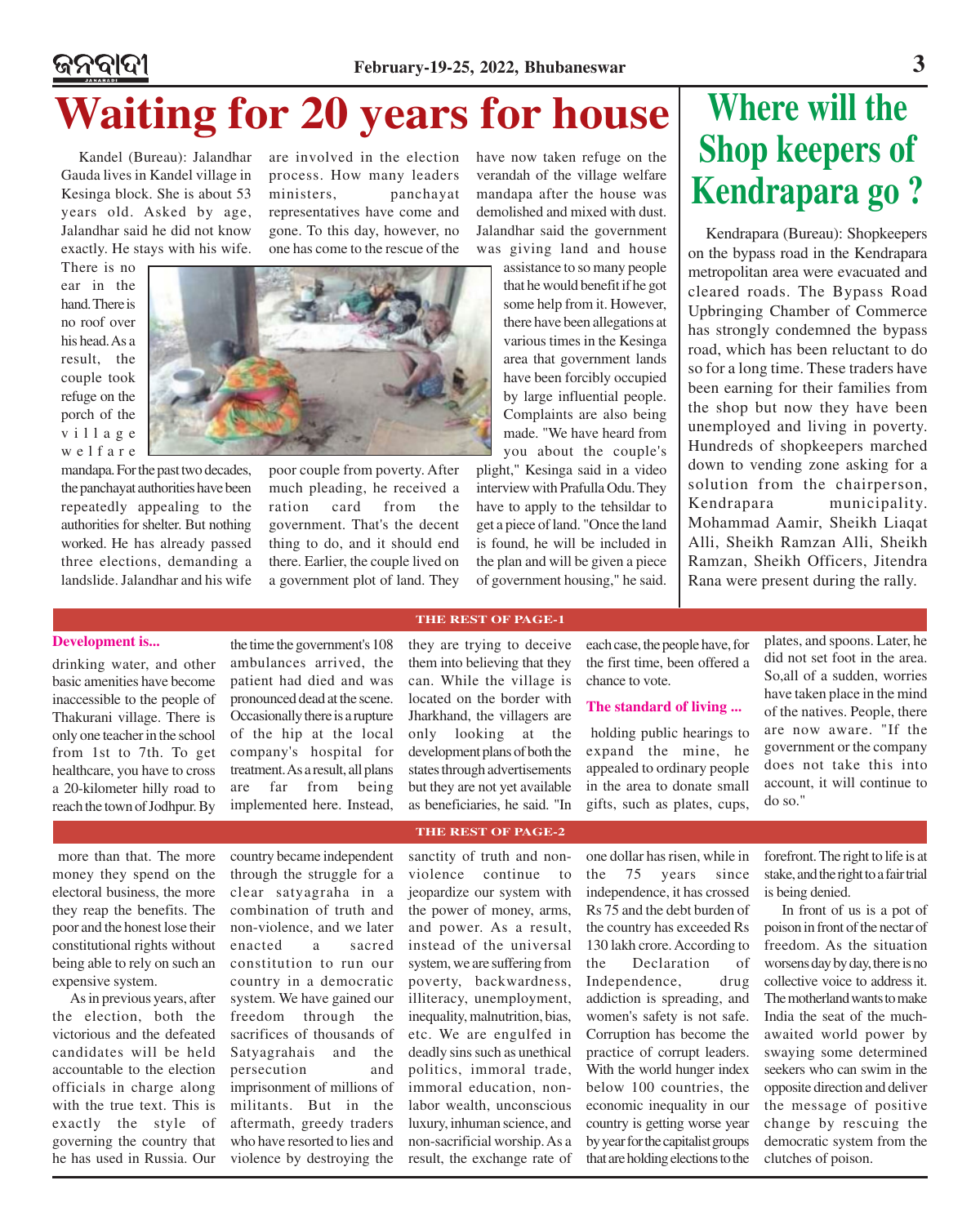## **The Union Budget 2022-23 is a deadline for fraud against farmers**

Dr. Golak Bihari Nath President, Democratic Rights Protection Organization Phone: 9861407135





The finance minister presented the Economic Survey Report after the President's address at the beginning of the budget session in Parliament on January 31, 2022. Both the President and the Minister of Finance acknowledged the contribution of agriculture in India and said that the government was committed to resolving the crisis in agriculture, and farmers. In addition, during the sudden closure of the lockdown in March 2020, millions of migrant-wageworkers returned to their respective villages to earn a living.

In this regard, in the 2022-23 budget, it should not have been expected that the central government would allocate any more expenditures in the budget for the soul and agriculture of India. The expenditure allocation was Rs 1,38,500 crore in 2019-20. It increased by Rs 1,42,762 crore in 2020-21, while it fell to Rs 1,31,531 crore in 2021-22. In 2022-23, only Rs 1,32,514 crore has been allocated for agriculture and allied sectors. If we take into account the inflation of the past four years, it will not increase at all. Some call it the government's crackdown on farmers, while others call it a "retaliatory" move by the farmers

against the three agricultural laws. But in our opinion, the government is only fulfilling the conditions set by the World Bank in 1991.

Firstly, In 2022-23 Rs 2,37 lakh crore has been earmarked for the purchase of 1,208 lakh metric tonnes of paddy and wheat at a minimum support price. The government estimates that 163 lakh farmers will benefit. But in 2020-21, Rs 2.42 lakh crore was allocated. So, the government will buy less paddy and wheat at the MSP price than last year. This will make it easier for farmers to sell their surplus produce at lower prices. Over the past year, farmers 'organizations have blocked the central capital, Delhi, demanding the repeal of three agricultural laws by the central government and a legal provision for the purchase of farmers' produce at MSP prices. The government has not yet passed a law on the purchase of agricultural products at the MSP rate. Farmers' organizations have blamed the MSP for lowering the cost of buying rice and wheat. The announcement that farmers' incomes would double in 2022 in less than five years is nothing more than a smokescreen.

Second, the government has cut back on budget cuts. The crop insurance scheme has dropped from Rs 16,000 crore in 2021-22 to Rs 15,500 crore in 2022-23. Similarly, looking at the fertilizer subsidy, it has been reduced by a maximum of 25%. In 2021-22, Rs 1,05,222 crore has been earmarked for Rs 1,40,122 crore.

Third, the central government wanted to introduce modern technology-based agriculture, while on the other hand, it talked about zero-budget farming, chemical-free agriculture. Farmers will be provided with digital and high-tech systems. Drones are also said to be used for crop assessment, land records, and pesticide spraying. Under PPO, farmers will be provided with digital and high-tech systems. However, when Finance Minister Hitech spoke about agriculture, it seems that he did not take into account the fact that 93% of the small, marginal, and parttime farmers in India are small. His budget is aimed at those big farmers, agricultural traders, and big corporations who have entered agriculture. Ordinary farmers have nothing to do with it.

In the 1960s and 1970s, the peasants were deprived of the green revolution due to the financial crisis and became agricultural laborers. Even so, owning one is still beyond the reach of the average person. The government also wants small farmers to move away from farming and move to urban areas to work as cheap laborers in the industry and fall into the hands of agricultural corporations / large companies. To address this the federal government has introduced three agricultural laws, which have since been repealed by the central government.

In this year's budget, the central government has focused on zerobudget agriculture and modern pesticide-free agriculture. It was first started 5 km from the banks of the Ganges. As a result, farmers will no longer be able to rely on the market for their seeds, fertilizers, and organic pesticides. But with zero-budget farming or traditional agriculture, high-tech drone-driven agriculture is out of the question. After the government's release of agriculture, the "zero budget agriculture" is nothing more than a reassurance to farmers suffering from the crisis. This is because, in the past, money was allocated to natural agriculture in the name of traditional agricultural development schemes. It is now part of the National Agricultural Development Plan.

For the past two years, migrant workers have returned to their home countries due to Corona's closure of factories and trade. They were employed under the Mahatma Gandhi Guaranteed Action Plan, or the MNREGA scheme, and kept Gujarat low-income. But the money allocation has been steadily declining since then. In 2020-21, MNREGA spent Rs 1,11,171 crore in 2021-22, Rs 98,000 crore was spent. In the 2022-23 budget, it has been reduced to Rs 73,000 crore. It also has an additional Rs 18,000 crore to be paid to workers in the previous year. The MNREGA scheme has been launched for rural landless and poor workers in the face of unprecedented unemployment in the country. The government, of course, wants workers to move from rural areas to urban areas and work in low-wage industries and services. This budget will meet this hidden purpose of the government.

Suffice it to say that in the Agriculture Budget, in 1991, the opening of India's agricultural sector to indigenous and foreign investors, the abolition of agricultural subsidies, the abolition of the food corporation, etc., were in the past the World Bank and the GAT and the current World Trade Organization. This will separate farmers from agriculture and make them cheaper workers. There must be a nationwide peasant movement in protest. Not only the peasants but also all the sections of the society must join the movement.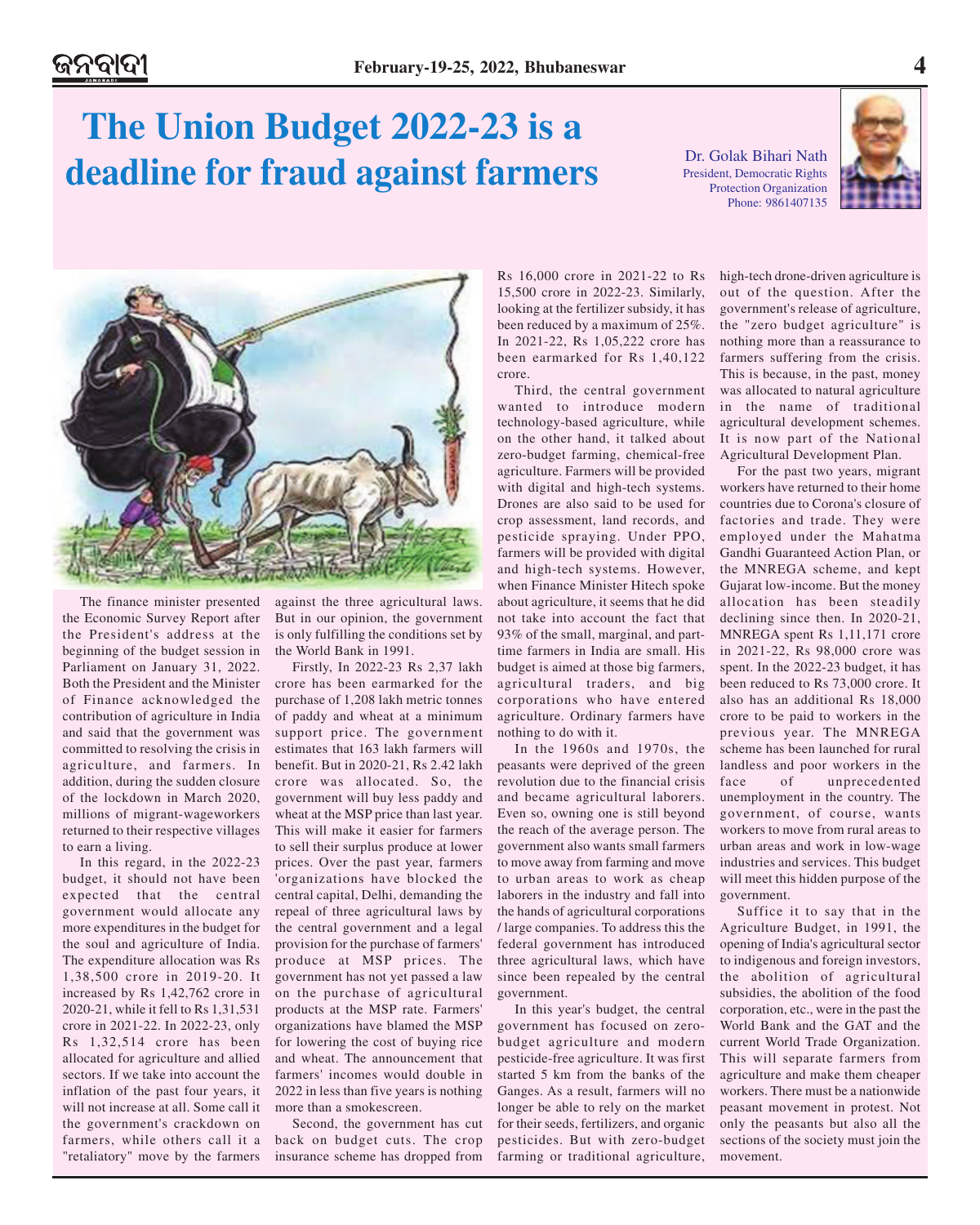# **The Center does not have data on tribal displacement in the development**



Indigenous peoples are sacrificing for development. Many projects have been built by the state and central governments, from factories, reservoirs, railways, highways, ports to sanctuaries. As a result, 90% of the displaced are tribal. The central government has no information about them.

Even the central government is said to be tolerant of the Maoist movement. But even with that, the Union Ministry of Tribal Affairs is not serious. As a result, most tribal-dominated states (22% of the total population) like Odisha have been hit hardest. The displaced tribals in the Hirakud Reservoir have been subjected to repeated injustices and exploitation by the Maoists in Malkangiri, including the excavation of the Mali Mountains in Koraput, starting with the criminal negligence in Thiruvananthapuram. But the center has never paid attention. On February 9, 2022, MP Akhilesh Prasad Singh questioned how many families had been displaced in the last three years due to the Maoist movement. In response, State Tribal Welfare Minister BisheshwarTudu said the Ministry of Tribal

Welfare could not collect the data due to local unrest. In the Rajya Sabha on December 8, 2021, the number of people displaced by the development project was questioned, including the percentage of tribals who were displaced in 2019-20, 2020-21. In the Lok Sabha on September 14, 2020, a large number of tribals were displaced due to various development projects.

Among the projects in the country, factories, state highways are being built by the state government, while railways, national highways, sanctuaries, and ports are under the central government. Acquisition of land for all projects will be the responsibility of the state government but will be given by the Environmental Approval Center. According to Giri Rao of Bashundhara, a social organization, displacement is not just about displacement. His social and cultural life has been affected by food insecurity, landlessness, and increased migration. The state government does not have information on their whereabouts, and the state government's criminal negligence in the direction of eviction has not been forthcoming.

- Asked for sacrifices for development, Forgot to do justice
- Odisha's Parja, Kandha, Kondadora and Kadaba are all victims of injustice

According to social worker Debaranjan, as many as 400,000 people have been displaced by various development projects since 1955. To date, there have been no reports of injuries or severe damage.

In Odisha, the Parja of Koraput, the Kandha of Rayagada, the Kondadora of Malkangiri, the Kadaba, and the tribal communities of Sundargarh have been particularly displaced. Everyone knows about the injustices done to the displaced tribals of the Hirakud Reservoir. Displaced tribal families from 336 to 400 Sundergarh, Rourkela, are still fighting for jobs due to the Rourkela Steel plant. The government has yet to recognize the 500 displaced families of the fishpond project. In Hirakud, more than the required amount of land was acquired in the hall and the unused land was not returned to the tribals.

According to another social worker, many tribals were displaced by the Maoist movement in Chhattisgarh during the SalwaJudum and Maoist clashes. In Malkangiri, some tribal families have fled their villages and are now living in Chittagong due to threats from the Maoists. Given the problem of tribal displacement, the social organization NAPAPM has demanded that the Central Government set up a separate Ministry of Displacement. Demands have been made for the justice of the displaced since independence. But the government has never taken it seriously. The Ministry of Withdrawal was opened during the reign of former Prime Minister Atal Bihari Vajpayee. The central government is upset when major projects like Posco move out of the state, but no one has to ask the tribals who are leaving for the project.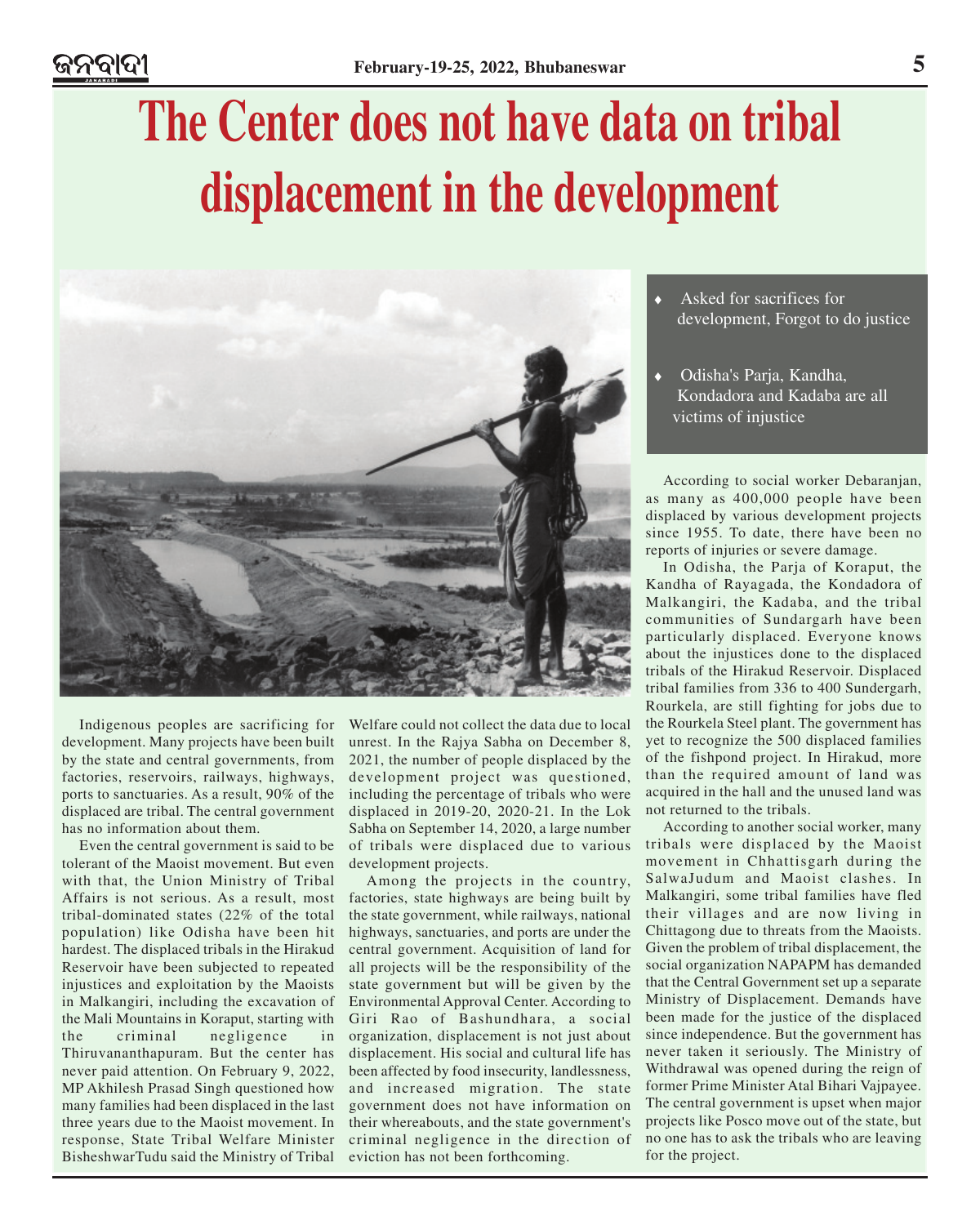### ନ୍ତନବାଦୀ **February-19-25, 2022, Bhubaneswar 6 SP involved with people in multiple cases ?**

Jagatsinghpur (Bureau): Unfortunate incidents are taking place in the densely populated Dhinkia area under the Ersama block of the Jagatsinghpur district. Jagatsinghpur district SP Akhileshwar Singh has been accused of taking bribes for the proposed JSW project and beating up anti-JSW protesters and trapping, threatening, and arresting innocent people in false cases. According to reports,

area have been living on forest land. They were profitable and selfsufficient, employing people from the surrounding area. But there has been intense opposition in the local area to the JSW project in that area.

There have been several allegations of fraudulent use of force in cracking down on dissent. The police have sent many innocent villagers, such as the agitating leader

addition to this they have also vandalized the house and used slang for the villagers. Surprisingly,

they have arrested innocent people of the village but the culprits were sitting with the Additional SP Paradip / IIC Abhay Chandpur, SP Jagatsinghpur. Nityananda Swayamsevak, who voluntarily agreed to break the bar, turned

thousands of people in the Dhinkia Devendra Swain, in a false case, in his attention to the police officer, but he was not allowed to speak, but the police sent him in a false case.



## **Government scams Odisha farmers**

Bhubaneswar (Bureau): The Odisha Electricity Regulatory Commission has repeatedly stated in its report that the state is a remnant state in the electricity sector. At the same time, both the central and state governments are committed to doubling farmers' incomes. The Odisha government is moving forward with a special agriculture budget. However, the latest report from the Central Electricity Authority found shocking information. According to the report, there is a gap between the government's plan and the reality of the plan. Farmers in Odisha are so backward in agricultural modernization that they are far from the national level in terms of electricity use in the field; Neighbouring states are also lagging.

In Andhra Pradesh, 26.85% of farmers use electricity, while in Telangana it accounts for 35.07%, while in Chhattisgarh 22.30% depends on electricity, while only 2.8% of farmers in Odisha use electricity. At the national level, an average of 20.08% of farmers use electricity in agriculture. In the south, farmers (24.12%) are more dependent on electricity. East India lags (2.66%). It can also be seen as an example of the central government's dream of early development.

Agriculture and economists are paying close attention to the report by the Odisha Electricity Regulatory Commission, which is currently



holding a public hearing on electricity tariffs in the state. "Modernity has not yet touched our farmers," said agricultural experts. The state government has failed. The Odisha government is indeed budgeting for special agriculture, but there is no minimum coordination between the agriculture and water resources departments.

"How will electrification be done in agriculture?" In all states where farmers use more electricity, the government subsidizes them. Some states are offering free electricity. Farmers in Odisha have repeatedly complained that no one is listening. Farmers have to pay the same amount of money as the average consumer uses electricity. How can a farmer be encouraged in such a place?

Second, farming does not have the necessary infrastructure for electrification. There would be a lot of change if the government took into account the needs of the farmers as they prepared the agricultural budget. Farmers are not accepting the plan.

Agriculture economist Natwar Khuntia said the Odisha government's plan was in one way and its implementation in another. What the budget says is not reflected in the case. 90% of the state government's agricultural budget is for irrigation. However, what is the status of the use of pumps in canals? Will the farmers benefit or will the water reach the fields if they can irrigate? Agricultural extension officers have a big role to play in delivering government plans to farmers. Today, one officer is in charge of multiple areas. Many do not live there.

A former administrator, who has been preparing the state government's budget for many years, argues that if farmers do not have water, where will the electricity come from? The state government is talking about 35% irrigation capacity. However, are there any official reports on how much land is reaching, how long the water is in the field? Not only this, with the help of a white paper you will be able to determine the status of agriculture and farmers in the state.

"The electrification of agriculture in Odisha means only irrigation," said a senior administrator. More than half are now idle. With Tata Power currently in charge of distribution companies, the situation is getting worse. If the government builds more and more dams and prioritizes the construction of boreholes in areas with high groundwater, there are two benefits. Farmers can start the third farm and grow one Which will pave the way for multiple crop production. The biggest thing now is that the dedicated electricity service for farmers has not been possible. Since the mega-irrigation project is no longer possible in terms of displacement and cost, there is a need to give more and more important to raised irrigation to get water to the beaches. The stronger the area, the more farmers will benefit, the more money will be harvested. So, farmers can go out of their way to modernize agriculture.

What the intelligentsia is talking about; "Everywhere you look today, the tide of protectionist sentiment is flowing. If consumers do not have access to electricity, they will be able to access the highway. Who will sue the farmers before the Odisha Electricity Regulatory Commission?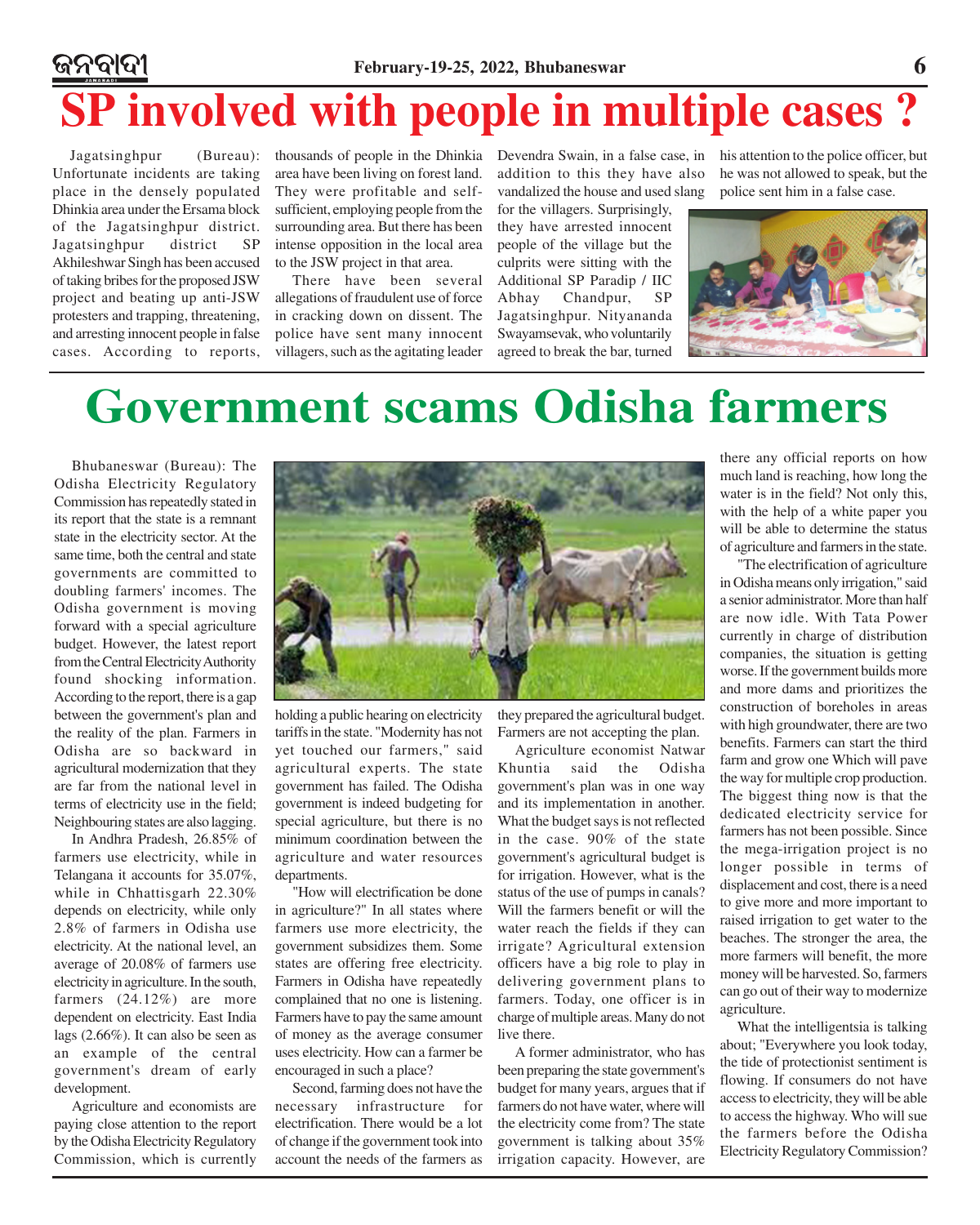# **Village students unable to access the online class**

Kaliapani (Bureau): The government has a long-term plan for digital India. Telecommunications and the Internet play an important role in making people smart. Despite this, the Jajpur district's economic zone, Sukinda Chrome, has not been able to reach most parts of the Chrome Valley with internet facilities.

Natora,Baghuasahi, Chhatangar,Deogaon, Kankadagodi, Kumudibahali, Ashokair, Ardapala Hudisahi and Patna Dalkasahi, Kansa Mundasahi, Kiringadapala Panchayat Giringamali, Kardagadia, Jharanasahi, Panasia, Pimpudia Panchayat Nuadih, Bamnagar, Ambapal and Arjanair, Batisahi, Balianjari, Kuhika Panchayat Mobile phone service (network) is still not available in the villages of Jemadeipur Revenue Mouza, Rankia and Koil of Bandhagaon Panchayat, Mantira and Naluabeni, Ashokjhar Tourism Area under Balo Panchayat, Bhaluki and Godisahi villages. People have to

climb hills, houses, and trees to talk a little over mobile phones. The same is true of smartphones. Consumers can be seen walking a distance of two and a half kilometers from the village, standing in a certain place, and talking/ running the net.

Telecommunications are also inaccessible in the Tuneishuni, Raighati, and Champajhar in Kiazhar panchayat in the Danagadi block of the mining area. Mobile phone service is also not available on the Tamka-Mangalpur Road, 15 km from Tamar to Kamarda on the main road. DakhinHaasada, a seventhgrade student from Nator village, RatnaMurmu, a fifth-grade student, and Fagun Soren, a third-grade student from Chingudipala Ashram School, 7 km from the village, were seen sitting on the roof of the shack. Thakur Murmu, a resident of Talasahi, said he had climbed the roof of the house when he heard that the network was

coming. They also said that some of his other friends were climbing trees to study on YouTube.

The education of underprivileged students in the mining region has been greatly affected. The state government's Department of Public Instruction, the Education Connection,has become a laughing stock in all of these areas. While most students are away, most teachers are unaware of this.

The Kaliapani Telephone Exchange under BSNL has been out of order for 3 years. The landline telephony system has been shut down. The broadband service, which will be available to various panchayat offices from the exchange, has not been operationalized. From the Jajpur Road sub-division to the Kaliapani Exchange, the state-owned company has been plagued by widespread corruption scandals in the

land-line scam and the recruitment of inexperienced and unskilled workers. Now, in the run-up to the three-tier panchayat elections, the Election Commission is focusing on digital propaganda for the corona cut-off. Most villages do not have access to mobile services because of the network's outage. He said he would take steps to contact Kaberi Muduli, Sukinda tehsildar, and the departmental authorities.



## **Koraput's Mali Mountains public hearings for bauxite mining High Court exemption order on environmental clearance**



Cuttack (Bureau): The High Court has issued an interim injunction on environmental clearance for bauxite mining in the Mali hills in Koraput. This interim injunction will remain in force until the next hearing. In addition, the High Court has directed the Central and State Governments to file a reply in the case.

The bench comprising Chief Justice of the High Court Justice S.S Muralidhar and Justice Radhakrishna Patnaik passed the order after hearing the case on behalf of social activists Prafulla Samantara and Pratap Rudra Samantara. The next hearing in the case is set for March 10. According to the case, Mount Mali has been handed over to Hindalco for five years since 2006. But he was unable to extract the mines from Hindalco. From 2012 to 2014, Hindalco mined some of the mines.

Following the allegations, the central government ordered a public hearing on the mine. A public hearing was held on November 22, 2021. The petitioners allege that the local government and Hindalco detained people from a distance. Therefore, the petitioners have approached the High Court in protest. The High Court heard the case and issued the above order. Lawyer Prashant Jena and Devprasad Mohapatra are handling the case on behalf of the petitioners.